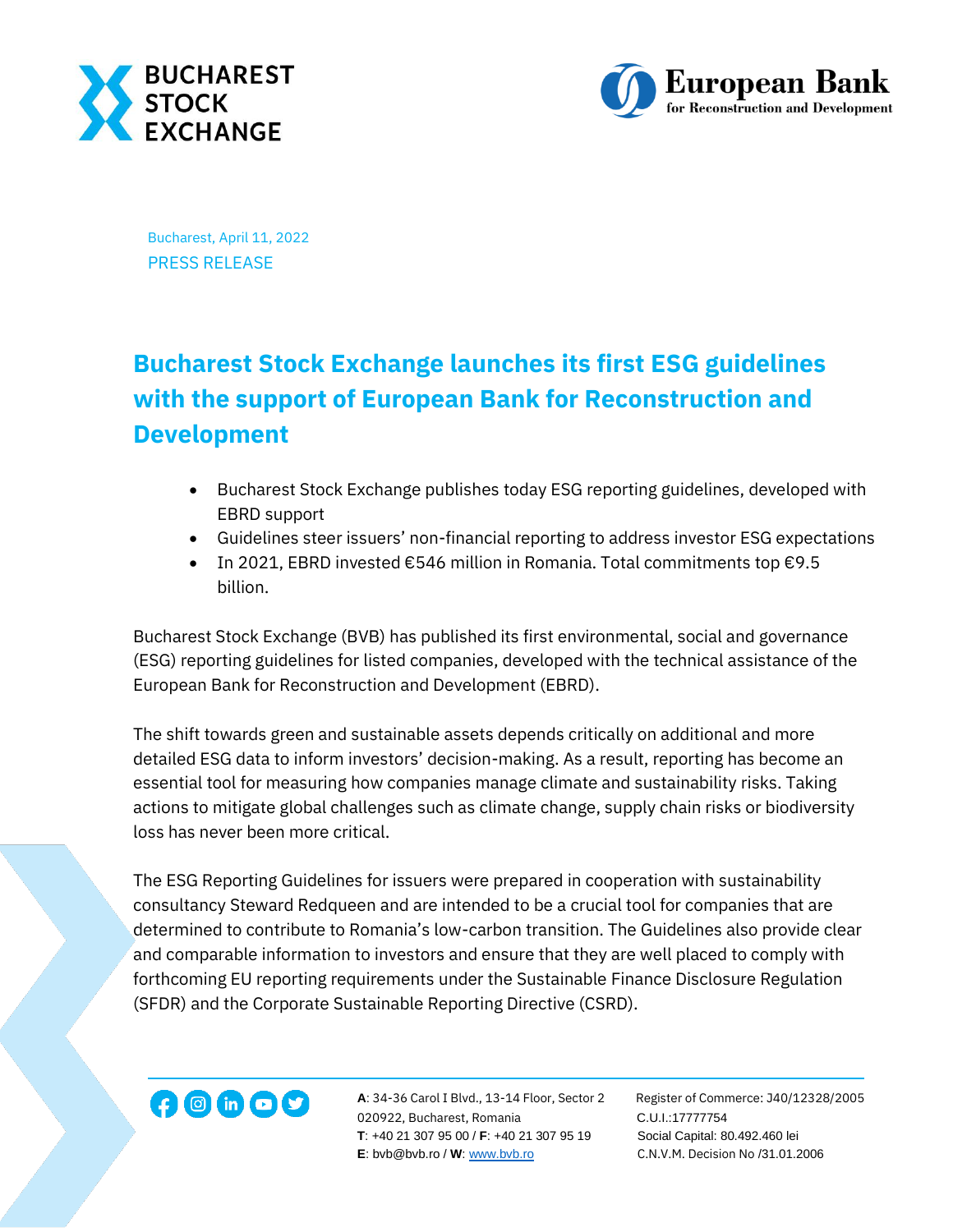



"Now, more than ever before, BVB, like all the other stock exchanges around the world, needs to align with global trends giving ESG criteria more prominence in the decision-making process of capital allocation. Launching today's ESG Reporting Guidelines with the support of our partners from the EBRD and the sustainability consultancy company, Steward Redqueen, certainly represents a step forward in our commitment to encourage the development of sustainable investments frameworks and green financing platforms. In recent years, the Romanian capital market's development has accelerated, demonstrating its high potential. Certainly, the improvement of the ESG reporting of the listed companies to which these ESG Reporting Guidelines will also contribute, will support the transition of the Romanian economy to a green economy", stated Radu Hanga, President of BVB Board of Directors.

"BVB launched the first ESG-focused initiative on the Romanian capital market in 2020, aiming to promote responsible investing and highlight the importance of ESG standards among local capital market participants. At the beginning of this year, we published the first ESG scores for nine of the companies listed on BVB. With the launch of the ESG Reporting Guidelines, BVB continues its initiatives to support the implementation of ESG standards at the local level and to provide support to issuers in implementing these standards in their own reporting. The guide provides valuable information to listed companies to guide them in aligning with the expectations of their investors and partners in terms of ESG reporting. We want to show our appreciation towards our partners from the EBRD and the sustainability consultancy company, Steward Redqueen, for their support in developing this guide, which certainly represents a practical and coherent approach aimed at supporting the BVB issuers", stated Adrian Tănase, BVB CEO.

"We are committed to continuing our support for the country in its transition to a low-carbon and climate-resilient economy in line with the EU sustainable finance agenda. In 2021, 83 per cent of our investment in Romania was in line with our [Green Economy Transition approach](https://www.ebrd.com/what-we-do/get.html) and we continue to evolve our unique business model, which combines investment, policy dialogue and advisory to promote a green transition. The leadership of our partner, BVB in developing these ESG Reporting Guidelines for listed companies was key to the success of this approach," said Harry Boyd-Carpenter, EBRD, Managing Director, Climate Strategy & Delivery.

BVB has a powerful role in facilitating the flow of ESG information between companies and investors by fostering transparency, providing guidance, services and awareness-raising to their clients and wider stakeholders.